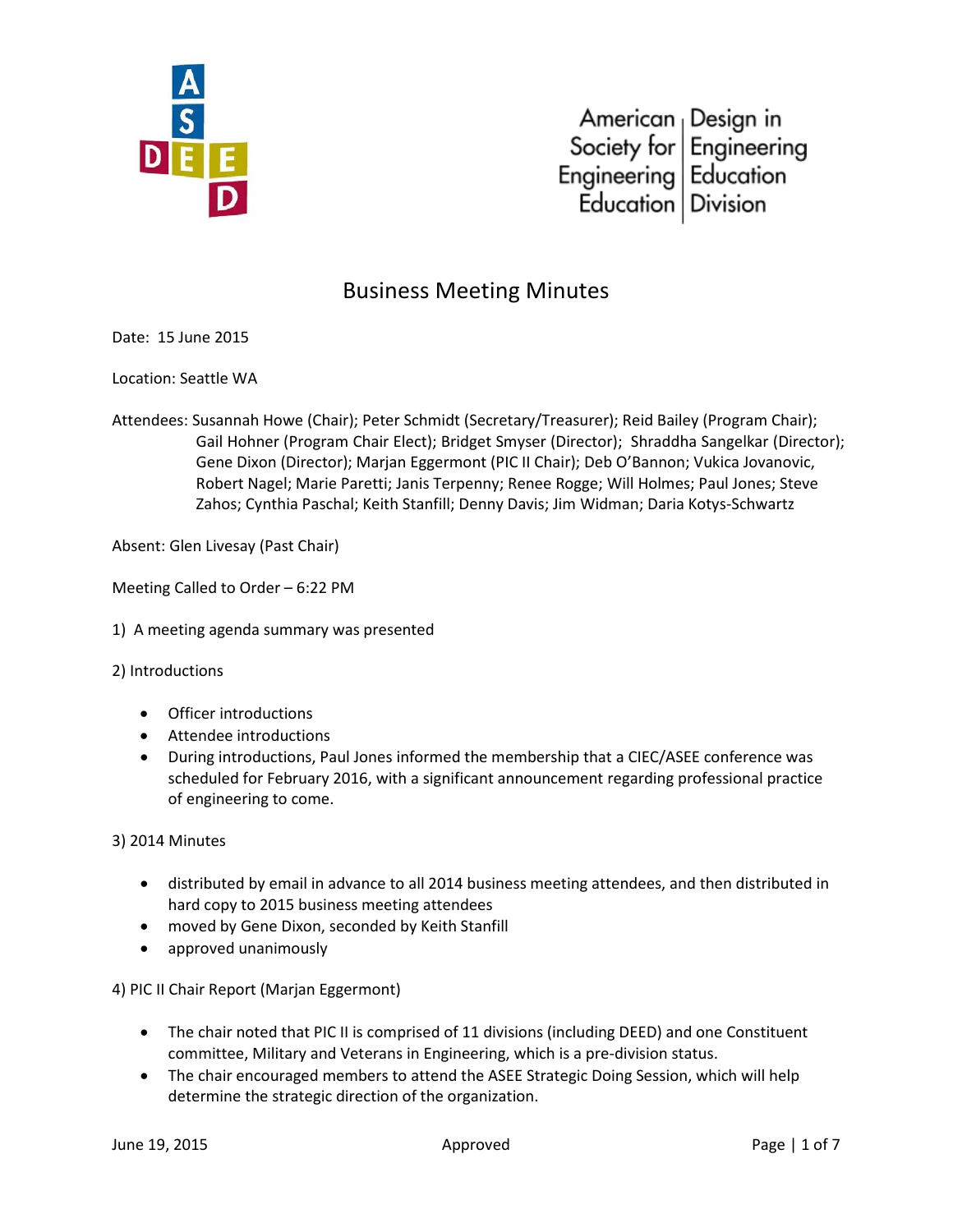

- The goal of the Strategic Doing effort is to implement a Network Style organizational structure at ASEE, with focus on cross functional and cross divisional efforts.
- The first example was 2015 A Year of Diversity.
- The proposal for 2016 is Pre-K 12, A Year of Action
- As mentioned in the plenary, ASEE in in financial difficulty, with a \$1.2 million deficit.
- One root cause of this was loss of institutional knowledge due to personnel turnover at HQ.
- The chair encouraged members to share their concerns with Terri Morse: ASEE Vice President of Finance Terri Morse EO & T Program Director, External Technical Affiliations The Boeing Company P. O. 3707 M/S 11-93 Seattle, WA 98124-2207 Phone: (425)342-5532 Cell: 425-269- 2378 E-mail: [Terri.F.Morse@boeing.com](mailto:Terri.F.Morse@boeing.com)
- The originally proposed 60% overhead on BASS account expenses has been changed to a 30% surcharge on BASS account income. (Subsequent meetings revealed that this charge may not be applied to membership allocations, more details are to follow in the coming weeks.)
- Internal transfers of monies in ASEE accounts would not be affected by this surcharge.
- Alisa Graham [\(a.graham@asee.org\)](mailto:a.graham@asee.org) has been hired to oversee all BASS accounts. She is stationed at ASEE HQ.
- Expect an email from ASEE leadership with an explanation of the situation in the coming weeks.
- PIC II received "Best Paper" nominees from 7 of 11 divisions.
- Feedback to the PIC II Chair:
	- o The ASEE Mobile Phone Session Locator Program works well.
	- o Most conference rooms lacked HDMI connectivity. This is the standard video output for most computing devices, especially ones optimized for weight.
	- o It appears that little thought was given to sequential session adjacencies. Large distances needed to be covered on foot.
	- o A request for transparency on the accounting situation was reiterated.
	- o A question was forwarded to the Board: Why does ASEE pay ABET for the "privilege" to oversee accreditation of General Engineering programs?
	- o Conference publication deadlines were not communicated effectively.
	- o Technical Sessions dropped in Monolith were not removed from the schedule.
	- o The web interface had trouble handling HTML characters/commands in text fields of some places. Text boxes showed HTML codes rather than executing them as formatting commands.
	- o The request was made to ASEE that Wi-Fi in every space be negotiated from now on in annual meeting venues. One member's spouse was in the Seattle venue the week before ASEE, and that conference supplied Wi-Fi to all attendees throughout the venue.
	- o The new review process seemed to go more smoothly this year.
	- o The increased availability of food for attendees is appreciated.
	- o A request for ASEE to continue to support non-traditional (structured presentation) session was made. Support for these sessions at this year's conference was recognized.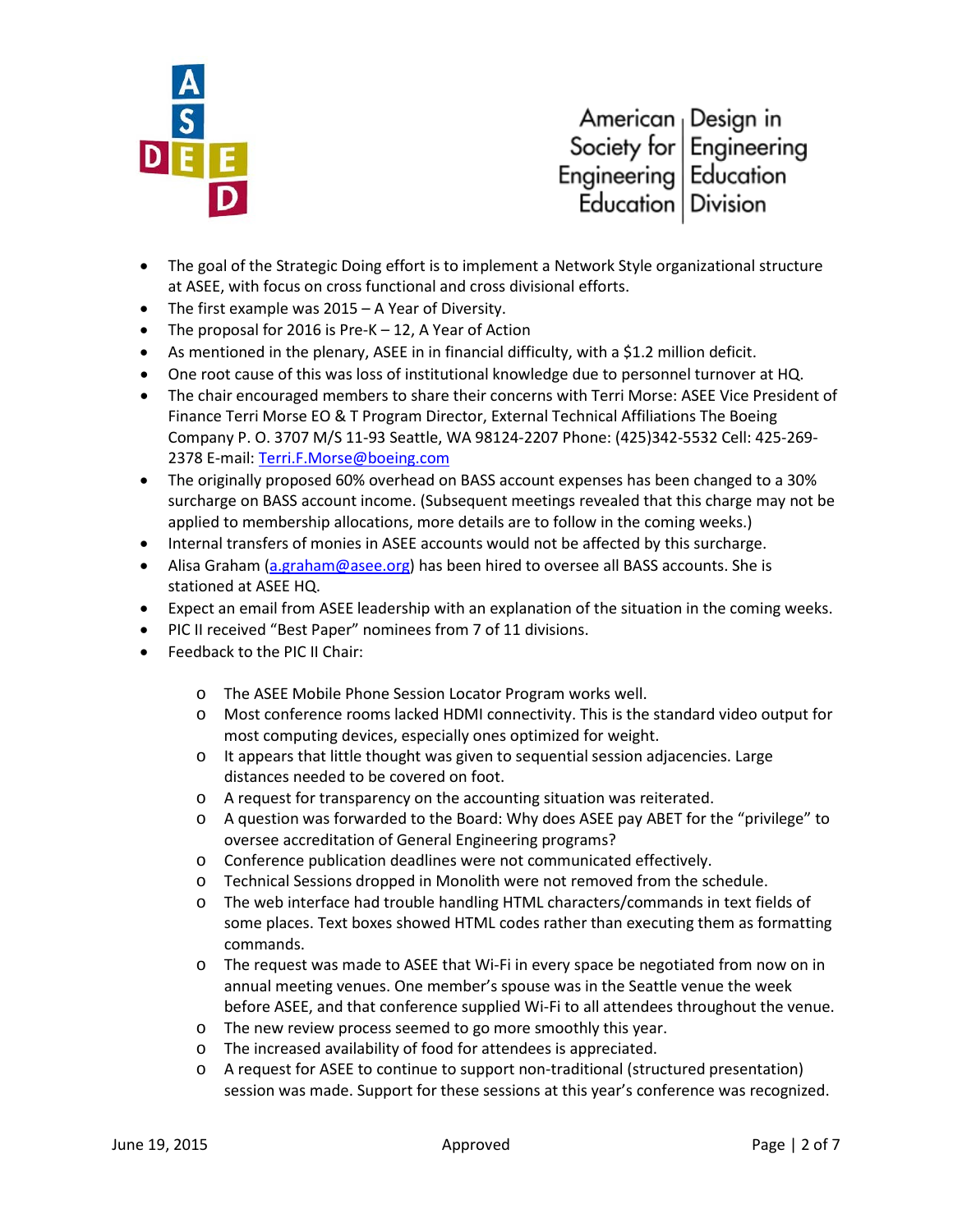

- o Elimination of the publishing fee was a welcome and beneficial change.
- o A request was made that ASEE do more social interaction activities, such as the DEED Run/Walk.
- The membership thanked the PIC II Chair for her excellent service.

### 5) Reports

• Program Chair (Reid Bailey) Sessions / Papers

| #   | <b>Type</b>                                                                       | % Moving Forward                                       |
|-----|-----------------------------------------------------------------------------------|--------------------------------------------------------|
| 125 | Net Number of Abstracts Submitted<br>(after transfers to/from other<br>divisions) |                                                        |
| 94  | Abstracts Accepted (31 rejected)                                                  | 75% abstracts accepted                                 |
| 58  | Drafts submitted (36 not<br>submitted)                                            | 61% of accepted abstracts led to<br>submitted drafts   |
| 47  | Drafts Accepted (11 rejected)                                                     | 81% drafts accepted                                    |
| 45  | Final Papers Accepted (2 not<br>submitted)                                        | 96% of accepted drafts yield final papers              |
|     | <b>Total</b>                                                                      | 36% of submitted abstracts accepted as<br>final papers |

- o 7 technical sessions with 35 papers
- o 1 poster session with 10 papers
- o Special Session: Make-ing Music: Integrating STEM and the Musical Performance with Third Coast Percussion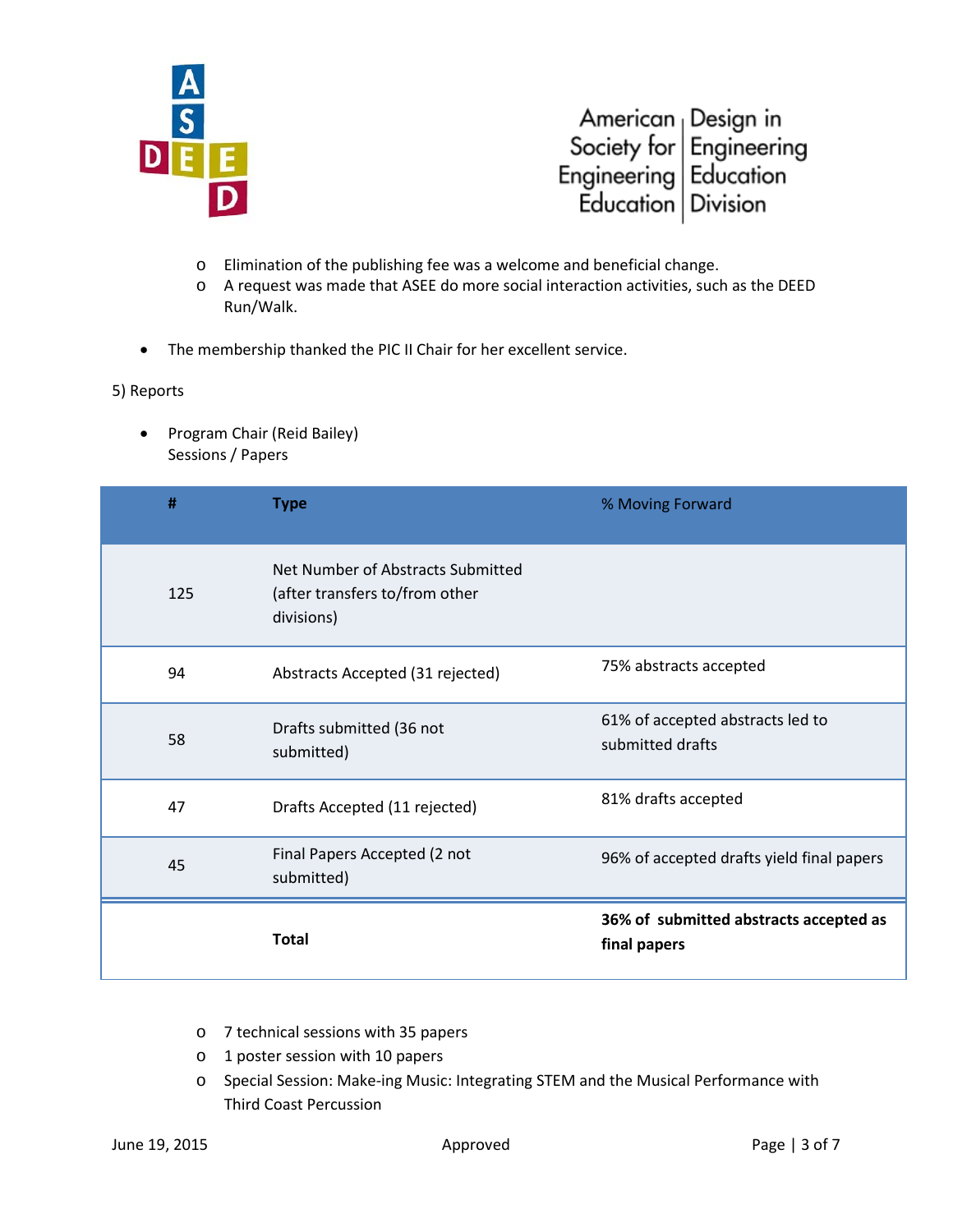

- o Co-sponsored 5 sessions
- o Sponsored/Co-sponsored 3 Workshops
- Treasurer (Peter Schmidt) Financial primer
	- o DEED has two financial accounts:
		- **Operating Account**
		- **Banking and Accounting Services (BASS) Account**
	- o The operating account is funded by ASEE for operations each year. Funding levels are based on membership totals in the previous June.
	- o This account covers costs for:
		- **Business meeting**
		- **Miscellaneous conference expenses**
		- **Best paper prizes**
	- o These are expiring funds, and care should be taken to assure that they are exhausted each year
	- o This account will incur no overhead or surcharges in the new accounting system to be instituted at ASEE
	- o The BASS account is non-expiring, and is funded by membership dues and industry or government contributions.
	- o This account earns interest.
	- o This account funds discretionary DEED activities such as design competitions and any additional conference costs.
	- o ASEE has changed their accounting practices to distribute indirect expenses to BASS accounts maintained by each division.
	- o See previous sections for discussion of accounting system changes.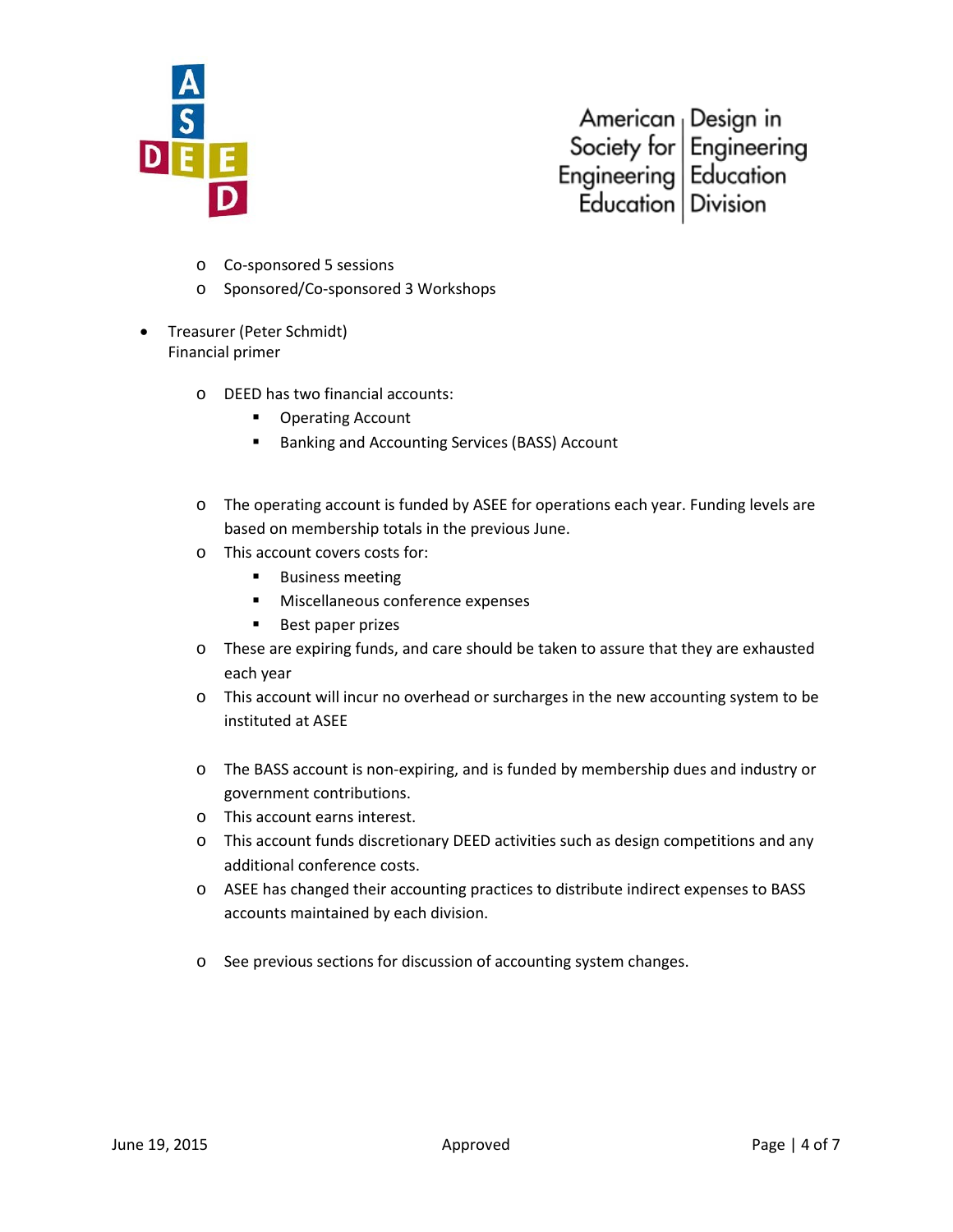

## o Projected Costs (Updated)

| <b>2015 Changes to BASS Account</b>        |              |
|--------------------------------------------|--------------|
| 2016 Capstone Design Conference            | ( \$3500.00) |
| ASEE 2014-2015 DEED Membership (Oct - Jan) | \$624.00     |
| Projected DEED Membership (Feb - Sep)      | \$1569.00    |
| Workshop Revenue (Projected)               | \$1000.00    |

| <b>2015 Changes to Operating Account</b> |             |
|------------------------------------------|-------------|
| <b>ASEE 2015 Operating Credit</b>        | \$846.00    |
| ASEE 2014 Conference Expenses            | (5403.76)   |
| <b>Miscellaneous Expenses</b>            | ( \$114.95) |
| ASEE 2015 Best Paper Awards              | (5700.00)   |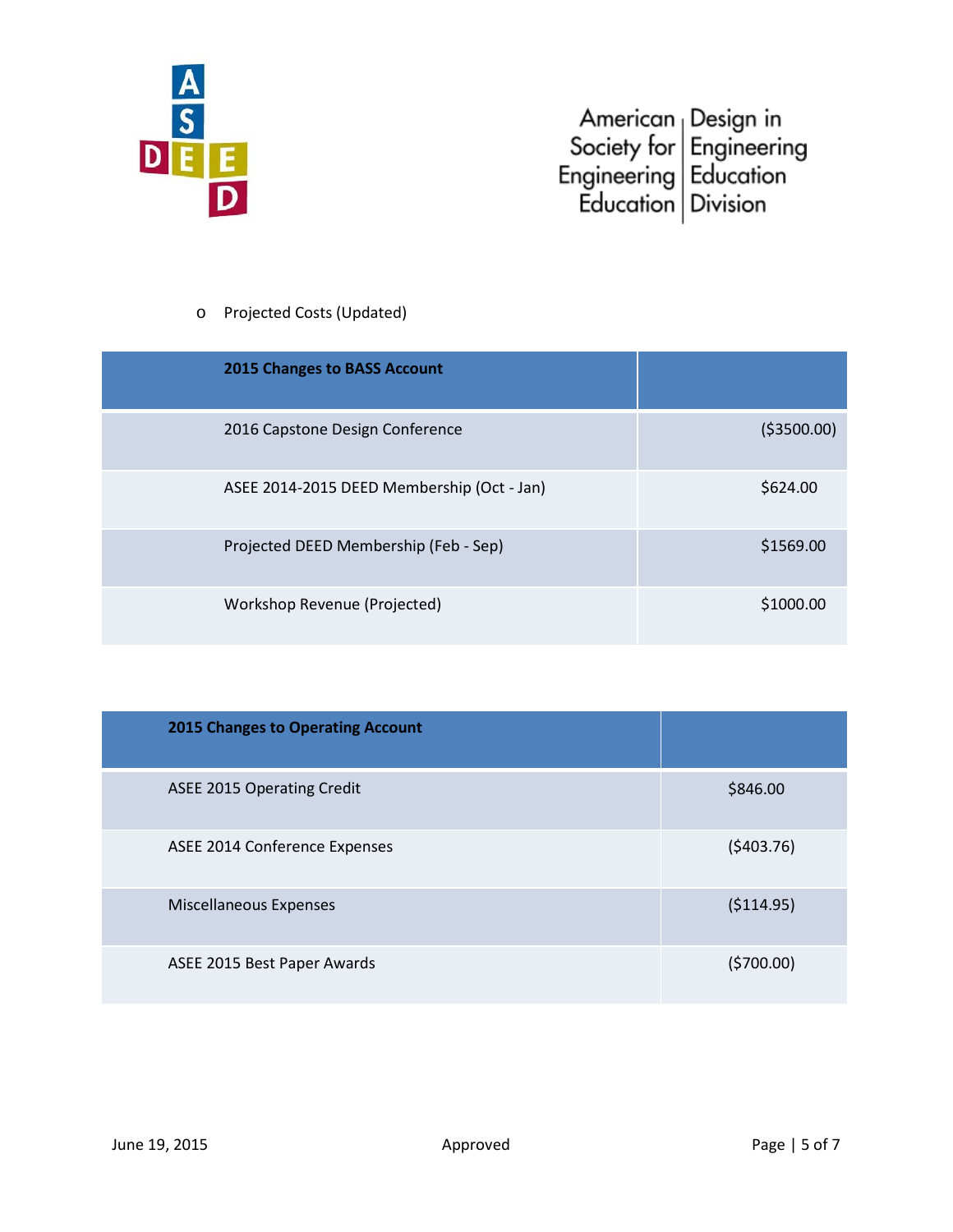

### o Actuals

| DEED Budget Information (as of 6/10/2015)      |             |
|------------------------------------------------|-------------|
| Opening Operating Account Balance, 2015 - 2016 | \$846.00    |
| Opening BASS Account Balance, 2015 - 2016      | \$21,236.47 |

| DEED Budget Information (as of 6/10/2015) |             |
|-------------------------------------------|-------------|
| <b>Current Operating Account Balance</b>  | \$442.44    |
| <b>Current BASS Account Balance</b>       | \$21,860.47 |

- Division Chair (Susannah Howe)
	- o Instituted the DEED newsletter, successfully posted each month.
	- o Laid the foundation for a new DEED website. As immediate past chair, Susannah will continue with development of the website.
	- o The new URL information needs to be communicated to ASEE.
	- o The mixer went well, with the raffle, harmonica construction activity, run/walk and bookmarks all a success. These should be continued in the future.
- Rising Division Chair (Peter Schmidt)
	- o Continue with newsletter
	- o Increase membership in DEED
	- o Formalize storage for DEED documentation
	- o Bylaws to be reviewed, revised and forwarded to membership for approval via internet voting.
- 5) Elections of Officers for 2015 2016